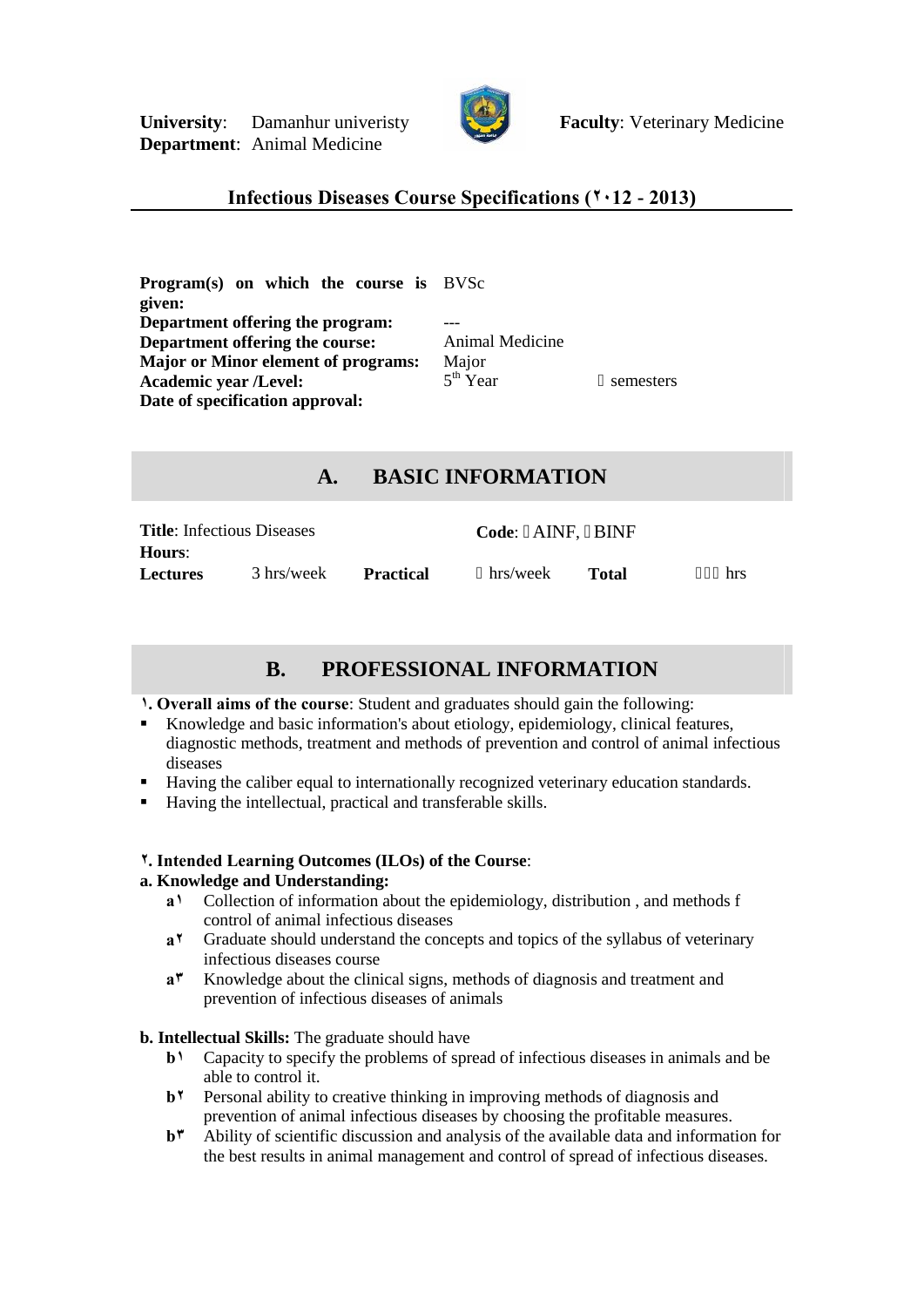#### **c. Professional and Practical Skills:**

- **c١** Student or graduate should have the practice of specific animal diseases, whether depending on his skill of diagnosis from clinical signs or the clinical procedures and clinical examination techniques
- **c٢** Capability of economical evaluation of any given herd of animals from elements increasing profitability and elements decreasing losses and expanses in the farm.
- **c٣** Capability of designing computer programs for diseases diagnosis, recording animal information (on collective and individual bases) and financial assessment programs.

#### **d. General and Transferable Skills:**

- **d**<sup>1</sup> They should be well trained for use of up to date diagnostic methods in Virology, Bacteriology and Parasitology like PCR and ELISA.
- **d<sup>\*</sup>** They should have the capability of use of recent communications tools like E mail, fax and internet connections.
- **d٣** They should have the ability and satisfaction to work within a team or group for solving any problem.

#### **٣. Contents**:

| 1 <sup>st</sup> Semester               |        |    |                    |
|----------------------------------------|--------|----|--------------------|
|                                        | No. of |    |                    |
| <b>Topic</b>                           | hours  |    | Lectures Practical |
| Infectious diseases of cattle          | 40     | 24 |                    |
| Infectious diseases of sheep and goats |        |    |                    |

| $2nd$ Semester                            |  |  |    |  |
|-------------------------------------------|--|--|----|--|
| Infectious diseases of equines and camels |  |  |    |  |
| Infectious diseases of pet animals        |  |  |    |  |
| Total                                     |  |  | 60 |  |

#### **٤. Teaching and Learning Methods**:

- **4.1** Lectures and practical of every topic in the course
- **4.2** Collection of some information from textbooks and Internet
- **4.3** Study of clinical cases in faculty clinic (Hospital)

#### **٥. Student Assessment Methods**:

|     | Exam                            |                                                                                        |
|-----|---------------------------------|----------------------------------------------------------------------------------------|
| 5.1 | Written Mid-term                | To assess the ability to understand and remember knowledge,<br>and intellectual skills |
| 5.2 | Written Final-<br>term          | To assess the ability to understand and remember knowledge,<br>and intellectual skills |
| 5.3 | <b>Practical Final-</b><br>term | To assess professional and practical skills                                            |
| 5.4 | Oral Final-term                 | To assess skills of analysis and discussion                                            |

#### **Assessment Schedule** (in each semester):

| Exam                                                                 | Week      |
|----------------------------------------------------------------------|-----------|
| <b>Assessment</b> V Written Mid-term                                 | oth       |
| <b>Assessment</b> Y Written Final-term                               | $16^{th}$ |
| <b>Assessment</b> $\mathbf{v}$ Practical Final-term $16^{\text{th}}$ |           |